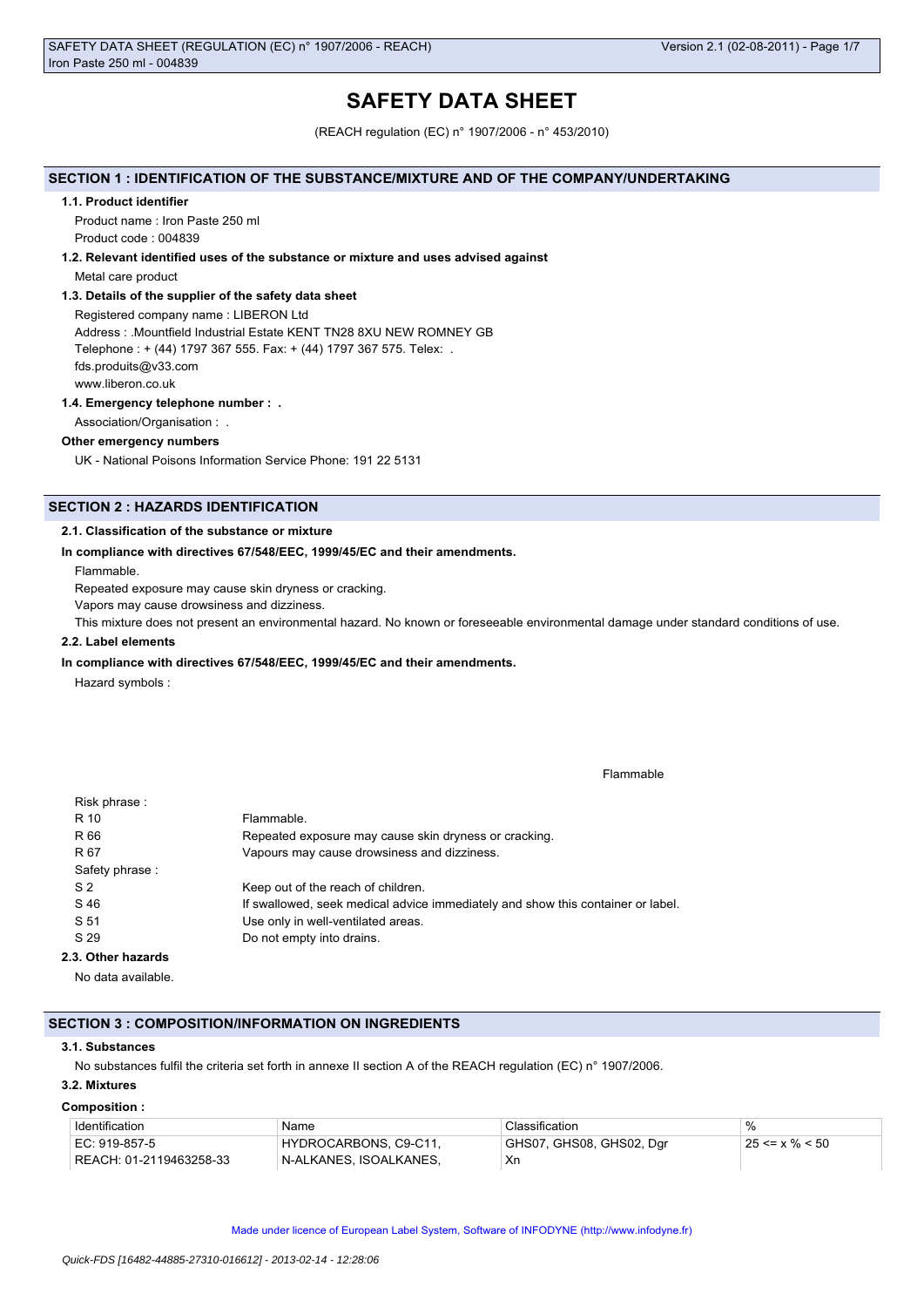|                 | CYCLICS, <2% AROMATICS     | H:226-304-336     |                       |
|-----------------|----------------------------|-------------------|-----------------------|
|                 |                            | EUH:066           |                       |
|                 |                            | R: 10-65-66-67    |                       |
| CAS: 7782-42-5  | <b>GRAPHITE NATUREL</b>    |                   | $10 \le x \% \le 25$  |
| EC: 231-955-3   |                            |                   |                       |
| CAS: 34590-94-8 | ETHER METHYLIQUE DU        |                   | $2.5 \le x \% \le 10$ |
|                 | DIPROPYLENE GLYCOL         |                   |                       |
| CAS: 1333-86-4  | NOIR DE CARBONE, AMORPHE   |                   | $2.5 \le x \% \le 10$ |
|                 | <b>SEL ALKYLAMMONIUM 1</b> | GHS07, GHS09, Wng | $0 \le x \% \le 2.5$  |
|                 |                            | Xi,N              |                       |
|                 |                            | H:315-319-410     |                       |
|                 |                            | R: 36/38-50/53    |                       |

## **SECTION 4 : FIRST AID MEASURES**

As a general rule, in case of doubt or if symptoms persist, always call a doctor.

NEVER induce swallowing by an unconscious person.

**4.1. Description of first aid measures**

## **In the event of exposure by inhalation :**

In the event of massive inhalation, remove the person exposed to fresh air. Keep warm and at rest.

**In the event of splashes or contact with eyes :**

Wash thoroughly with soft, clean water for 15 minutes holding the eyelids open.

## **In the event of splashes or contact with skin :**

Remove contaminated clothing and wash the skin thoroughly with soap and water or a recognised cleaner.

Watch out for any remaining product between skin and clothing, watches, shoes, etc.

If the contaminated area is widespread and/or there is damage to the skin, a doctor must be consulted or the patient transferred to hospital.

## **In the event of swallowing :**

In the event of swallowing, if the quantity is small (no more than one mouthful), rinse the mouth with water and consult a doctor. Seek medical attention, showing the label.

If swallowed accidentally, call a doctor to ascertain whether observation and hospital care will be necessary. Show the label.

## **4.2. Most important symptoms and effects, both acute and delayed**

No data available.

## **4.3. Indication of any immediate medical attention and special treatment needed**

No data available.

## **SECTION 5 : FIREFIGHTING MEASURES**

#### Flammable.

Chemical powders, carbon dioxide and other extinguishing gas are suitable for small fires.

## **5.1. Extinguishing media**

Keep packages near the fire cool, to prevent pressurised containers from bursting.

#### **Suitable methods of extinction**

- In the event of a fire, use :
- sprayed water or water mist
- water with AFFF (Aqueous Film Forming Foam) additive
- halon
- foam
- multipurpose ABC powder
- BC powder
- carbon dioxide (CO2)

Prevent the effluent of fire-fighting measures from entering drains or waterways.

## **Unsuitable methods of extinction**

In the event of a fire, do not use :

- water jet

#### **5.2. Special hazards arising from the substance or mixture**

A fire will often produce a thick black smoke. Exposure to decomposition products may be hazardous to health.

Do not breathe in smoke.

In the event of a fire, the following may be formed :

- carbon monoxide (CO)
- carbon dioxide (CO2)

## **5.3. Advice for firefighters**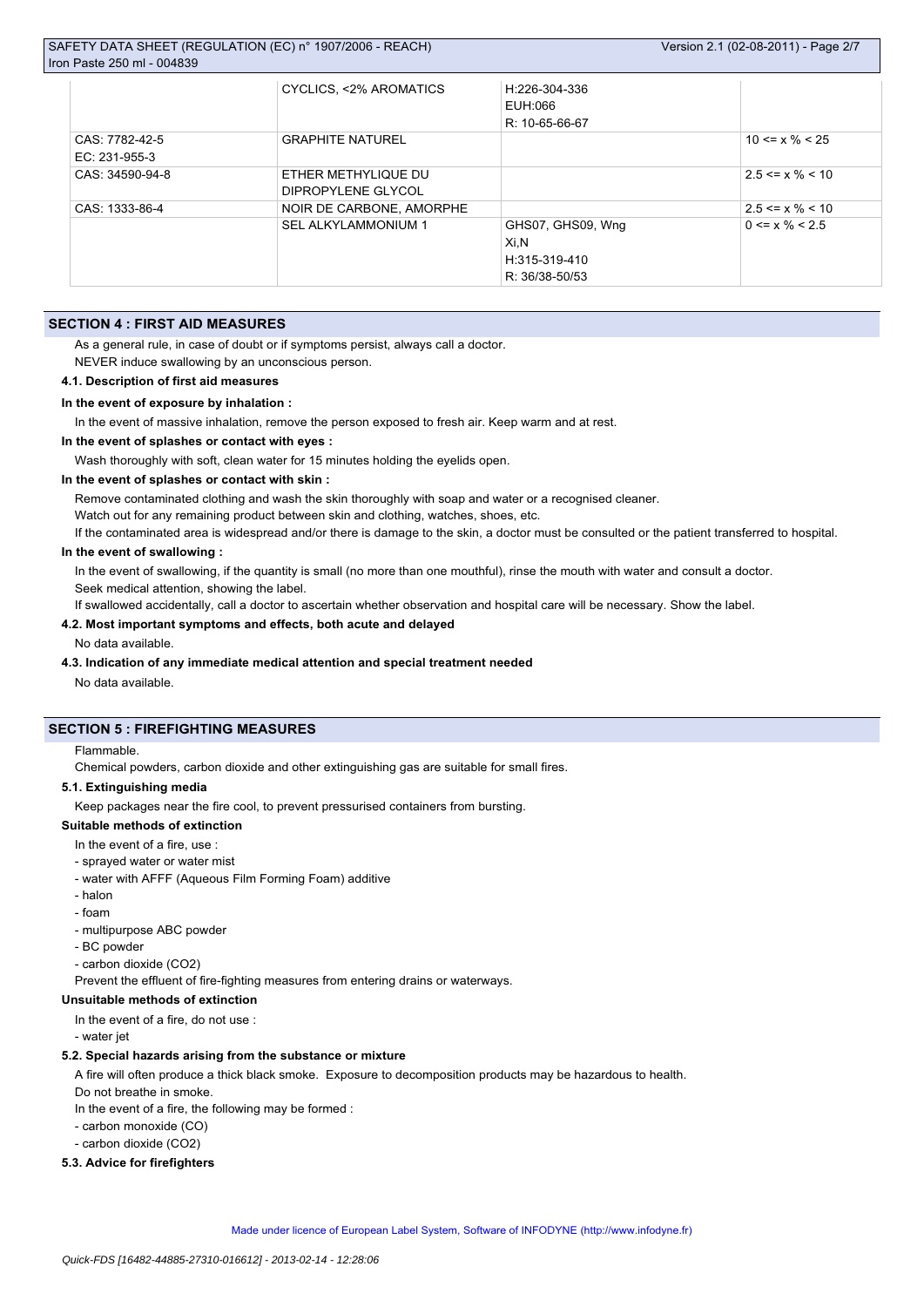Fire-fighting personnel are to be equipped with autonomous insulating breathing apparatus.

## **SECTION 6 : ACCIDENTAL RELEASE MEASURES**

## **6.1. Personal precautions, protective equipment and emergency procedures**

Consult the safety measures listed under headings 7 and 8.

## **For non fire-fighters**

Avoid inhaling the vapors.

If a large quantity has been spilt, evacuate all personnel and only allow intervention by trained operators equipped with safety apparatus.

## **For fire-fighters**

Fire-fighters will be equipped with suitable personal protective equipment (See section 8).

#### **6.2. Environmental precautions**

Contain and control the leaks or spills with non-combustible absorbent materials such as sand, earth, vermiculite, diatomaceous earth in drums for waste disposal.

Prevent any material from entering drains or waterways.

#### **6.3. Methods and material for containment and cleaning up**

Clean preferably with a detergent, do not use solvents.

**6.4. Reference to other sections**

No data available.

## **SECTION 7 : HANDLING AND STORAGE**

Requirements relating to storage premises apply to all facilities where the mixture is handled.

#### **7.1. Precautions for safe handling**

Always wash hands after handling.

Remove and wash contaminated clothing before re-using.

Ensure that there is adequate ventilation, especially in confined areas.

#### **Fire prevention :**

Handle in well-ventilated areas.

Vapours are heavier than air. They can spread along the ground and form mixtures that are explosive with air.

Prevent the formation of flammable or explosive concentrations in air and avoid vapor concentrations higher than the occupational exposure limits.

Prevent the accumulation of electrostatic charges with connections to earth.

The mixture can become electrostatically charged : always earth during decanting operations. Wear antistatic shoes and clothing and floors should be electrically conductive.

Use the mixture in premises free of naked flames or other sources of ignition and ensure that electrical equipment is suitably protected.

Keep packages tightly closed and away from sources of heat, sparks and naked flames.

Do not use tools which may produce sparks. Do not smoke.

Prevent access by unauthorised personnel.

#### **Recommended equipment and procedures :**

For personal protection, see section 8.

Observe precautions stated on label and also industrial safety regulations.

Avoid inhaling vapors.

Avoid inhaling vapors. Carry out any industrial operation which may give rise to this in a sealed apparatus.

Provide vapor extraction at the emission source and also general ventilation of the premises.

Packages which have been opened must be reclosed carefully and stored in an upright position.

## **Prohibited equipment and procedures :**

No smoking, eating or drinking in areas where the mixture is used.

## **7.2. Conditions for safe storage, including any incompatibilities**

No data available.

## **Storage**

Keep out of reach of children.

Keep the container tightly closed in a dry, well-ventilated place

Keep away from all sources of ignition - do not smoke.

Keep well away from all sources of ignition, heat and direct sunlight

Avoid accumulation of electrostatic charges.

The floor must be impermeable and form a collecting basin so that, in the event of an accidental spillage, the liquid cannot spread beyond this area.

#### **Packaging**

Always keep in packaging made of an identical material to the original.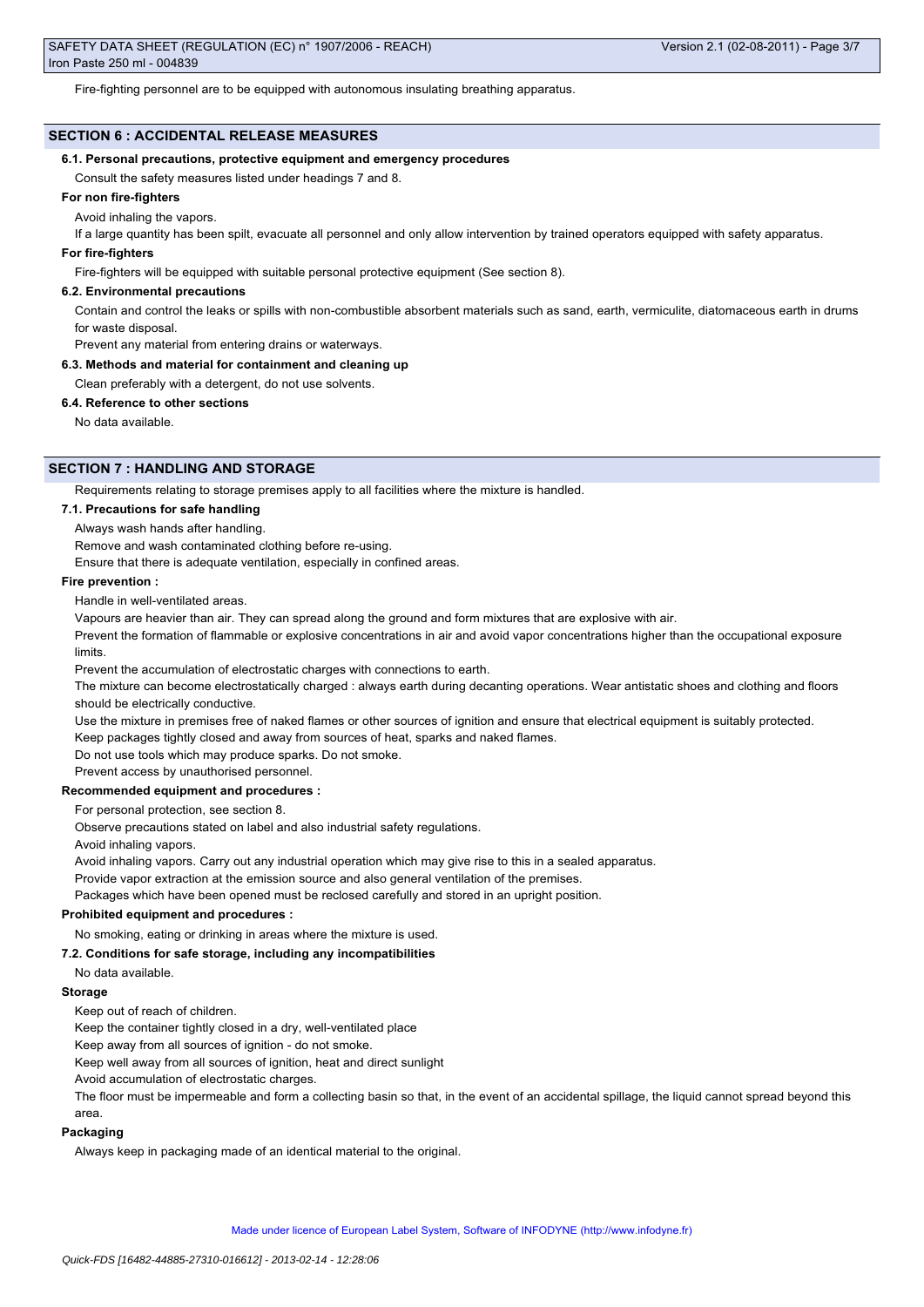## **7.3. Specific end use(s)**

No data available.

## **SECTION 8 : EXPOSURE CONTROLS/PERSONAL PROTECTION**

#### **8.1. Control parameters**

## **Occupational exposure limits :**

- European Union (2009/161/EU, 2006/15/EC, 2000/39/EC, 98/24/EC)

| <b>CAS</b>                                                                           | $VME-mq/m3:$                     | $VME-ppm$ :                                               | $VLE-mg/m3$ :                                                                                           | $VLE-ppm$ :   | Notes:     |                          |
|--------------------------------------------------------------------------------------|----------------------------------|-----------------------------------------------------------|---------------------------------------------------------------------------------------------------------|---------------|------------|--------------------------|
| 34590-94-8                                                                           | 308                              | 50                                                        |                                                                                                         |               | Peau       |                          |
|                                                                                      |                                  |                                                           | - ACGIH TLV (American Conference of Governmental Industrial Hygienists, Threshold Limit Values, 2010) : |               |            |                          |
| <b>CAS</b>                                                                           | TWA :                            | STEL:                                                     | Ceiling:                                                                                                | Definition:   | Criteria : |                          |
| 7782-42-5                                                                            | $2 \text{ mg/m}$                 |                                                           |                                                                                                         |               | R          |                          |
| 34590-94-8                                                                           | $100$ ppm                        | $150$ ppm                                                 |                                                                                                         |               |            |                          |
| 1333-86-4                                                                            | $3.5 \text{ mg/m}$               |                                                           | $\overline{\phantom{0}}$                                                                                |               |            |                          |
|                                                                                      |                                  | - Germany - AGW (BAuA - TRGS 900, 21/06/2010) :           |                                                                                                         |               |            |                          |
| <b>CAS</b>                                                                           | VME :                            | VME :                                                     | <b>Excess</b>                                                                                           | Notes         |            |                          |
| 34590-94-8                                                                           | $50$ ml/m $3$                    | 310 mg/m3                                                 | 1(1)                                                                                                    | DFG, EU       |            |                          |
|                                                                                      | - France (INRS - ED984 : 2008) : |                                                           |                                                                                                         |               |            |                          |
| <b>CAS</b>                                                                           | VME-ppm:                         | $VME-mq/m3:$                                              | $VLE-ppm$ :                                                                                             | $VLE-mq/m3$ : | Notes:     | TMP No:                  |
| 7782-42-5                                                                            |                                  | 2 A                                                       |                                                                                                         |               |            | 25                       |
| 34590-94-8                                                                           | 50                               | 308                                                       |                                                                                                         |               | $\star$    | 84                       |
| 1333-86-4                                                                            |                                  | 3.5                                                       |                                                                                                         |               |            | $\overline{\phantom{0}}$ |
|                                                                                      |                                  | - UK / WEL (Workplace exposure limits, EH40/2005, 2007) : |                                                                                                         |               |            |                          |
| <b>CAS</b>                                                                           | TWA:                             | STEL:                                                     | Ceiling:                                                                                                | Definition:   | Criteria : |                          |
| $\begin{array}{c} \n \bullet & \bullet & \bullet & \bullet & \bullet \n \end{array}$ | $ \sim$                          |                                                           |                                                                                                         |               |            |                          |

34590-94-8 | 50 ppm | - | - | - | -1333-86-4  $3.5 \text{ mg/m}$ 3 7 mg/m3

## **8.2. Exposure controls**

#### **Personal protection measures, such as personal protective equipment**

Use personal protective equipment that is clean and has been properly maintained.

Store personal protective equipment in a clean place, away from the work area.

Never eat, drink or smoke during use. Remove and wash contaminated clothing before re-using. Ensure that there is adequate ventilation,

especially in confined areas.

## **- Eye / face protection**

Avoid contact with eyes.

Use eye protectors designed to protect against liquid splashes

Before handling, wear safety goggles in accordance with standard EN166.

#### **- Hand protection**

Use suitable protective gloves that are resistant to chemical agents in accordance with standard EN374.

Gloves must be selected according to the application and duration of use at the workstation.

Protective gloves need to be selected according to their suitability for the workstation in question : other chemical products that may be handled, necessary physical protections (cutting, pricking, heat protection), level of dexterity required.

Type of gloves recommended :

- Nitrile rubber (butadiene-acrylonitrile copolymer rubber (NBR))
- PVA (Polyvinyl alcohol)

Recommended properties :

- Impervious gloves in accordance with standard EN374

## **- Body protection**

Avoid skin contact.

Wear suitable protective clothing.

Suitable type of protective clothing :

In the event of substantial spatter, wear liquid-tight protective clothing against chemical risks (type 3) in accordance with EN14605 to prevent skin contact.

In the event of a risk of splashing, wear protective clothing against chemical risks (type 6) in accordance with EN13034 to prevent skin contact. Work clothing worn by personnel shall be laundered regularly.

After contact with the product, all parts of the body that have been soiled must be washed.

## **- Respiratory protection**

Avoid breathing vapours.

If the ventilation is insufficient, wear appropriate breathing apparatus.

When workers are confronted with concentrations that are above occupational exposure limits, they must wear a suitable, approved, respiratory protection device.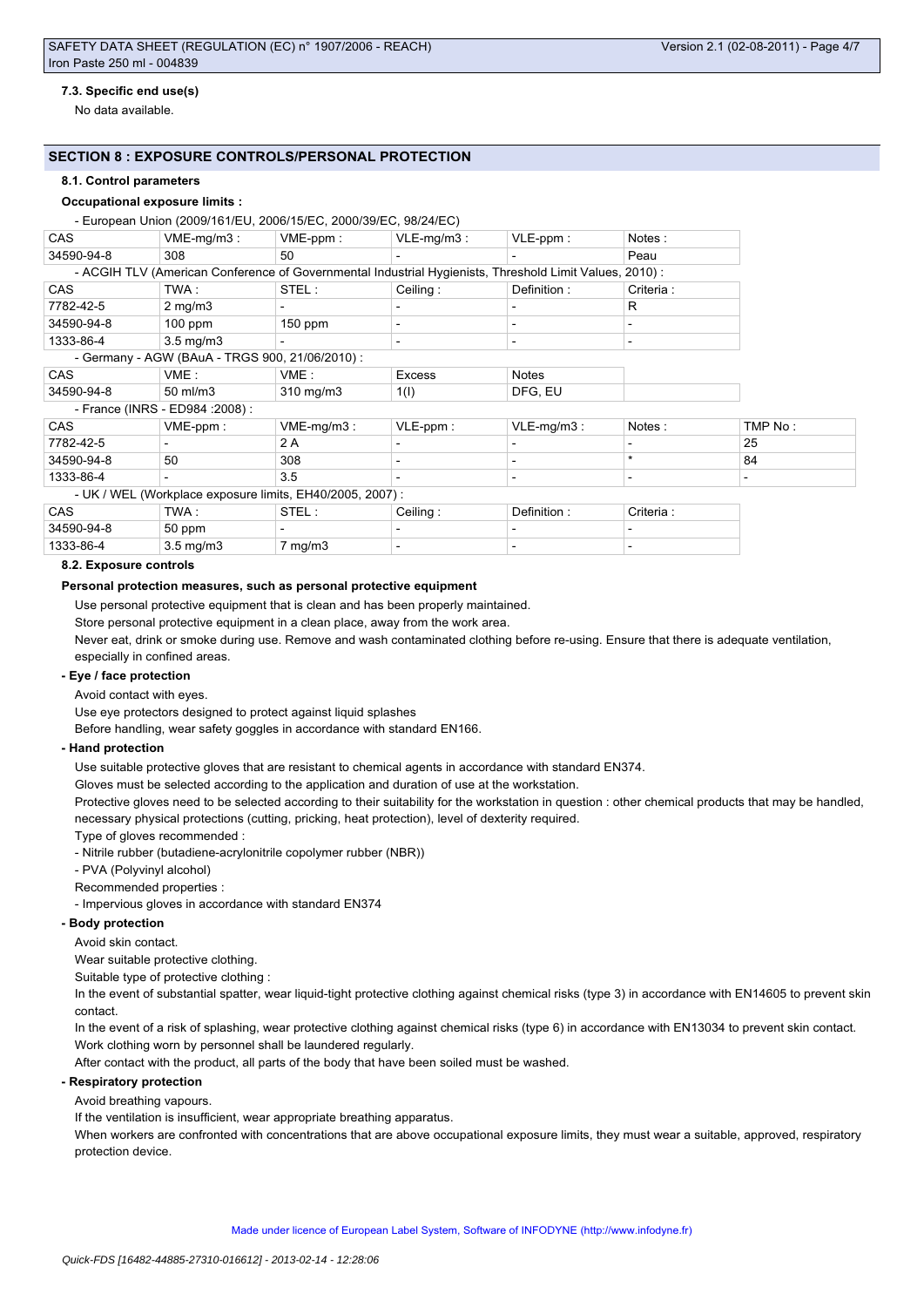## **SECTION 9 : PHYSICAL AND CHEMICAL PROPERTIES**

#### **9.1. Information on basic physical and chemical properties**

| <b>General information:</b>                            |                                                 |
|--------------------------------------------------------|-------------------------------------------------|
| Physical state:                                        | paste.                                          |
| Important health, safety and environmental information |                                                 |
| pH:                                                    | Not relevant.                                   |
| Flash point interval :                                 | not relevant.                                   |
| Flash point interval:                                  | $21^{\circ}$ C <= Flash point <= $55^{\circ}$ C |
| Vapour pressure :                                      | not relevant.                                   |
| Density:                                               | $0.90 - 0.95$                                   |
| Water solubility:                                      | Insoluble.                                      |

## **9.2. Other information**

No data available.

## **SECTION 10 : STABILITY AND REACTIVITY**

#### **10.1. Reactivity**

No data available.

#### **10.2. Chemical stability**

This mixture is stable under the recommended handling and storage conditions in section 7.

#### **10.3. Possibility of hazardous reactions**

When exposed to high temperatures, the mixture can release hazardous decomposition products, such as carbon monoxide and dioxide, fumes and nitrogen oxide.

#### **10.4. Conditions to avoid**

Any apparatus likely to produce a flame or to have a metallic surface at high temperature (burners, electric arcs, furnaces etc.) must not be allowed on the premises.

Avoid :

- accumulation of electrostatic charges.

- heating
- heat

- flames and hot surfaces

## **10.5. Incompatible materials**

Keep away from :

- combustible material

#### **10.6. Hazardous decomposition products**

The thermal decomposition may release/form :

- carbon monoxide (CO)
- carbon dioxide (CO2)

## **SECTION 11 : TOXICOLOGICAL INFORMATION**

#### **11.1. Information on toxicological effects**

Exposure to vapours from solvents in the mixture in excess of the stated occupational exposure limit may result in adverse health effects such as mucous membrane and respiratory system irritation and adverse effects on kidney, liver and central nervous system.

Symptoms produced will include headaches, numbness, dizziness, fatigue, muscular asthenia and, in extreme cases, loss of consciousness. Repeated or prolonged contact with the mixture may cause removal of natural oil from the skin resulting in non-allergic contact dermatitis and absorption through the skin.

Splashes in the eyes may cause irritation and reversible damage

Narcotic effects may occur, such as drowsiness, narcosis, decreased alertness, loss of reflexes, lack of coordination or dizziness.

Effects may also occur in the form of violent headaches or nausea, judgement disorder, giddiness, irritability, fatigue or memory disturbance. **11.1.1. Substances**

No toxicological data available for the substances.

## **11.1.2. Mixture**

No toxicological data available for the mixture.

#### **Monograph(s) from the IARC (International Agency for Research on Cancer) :**

CAS 1333-86-4 : IARC Group 2B : The agent is possibly carcinogenic to humans.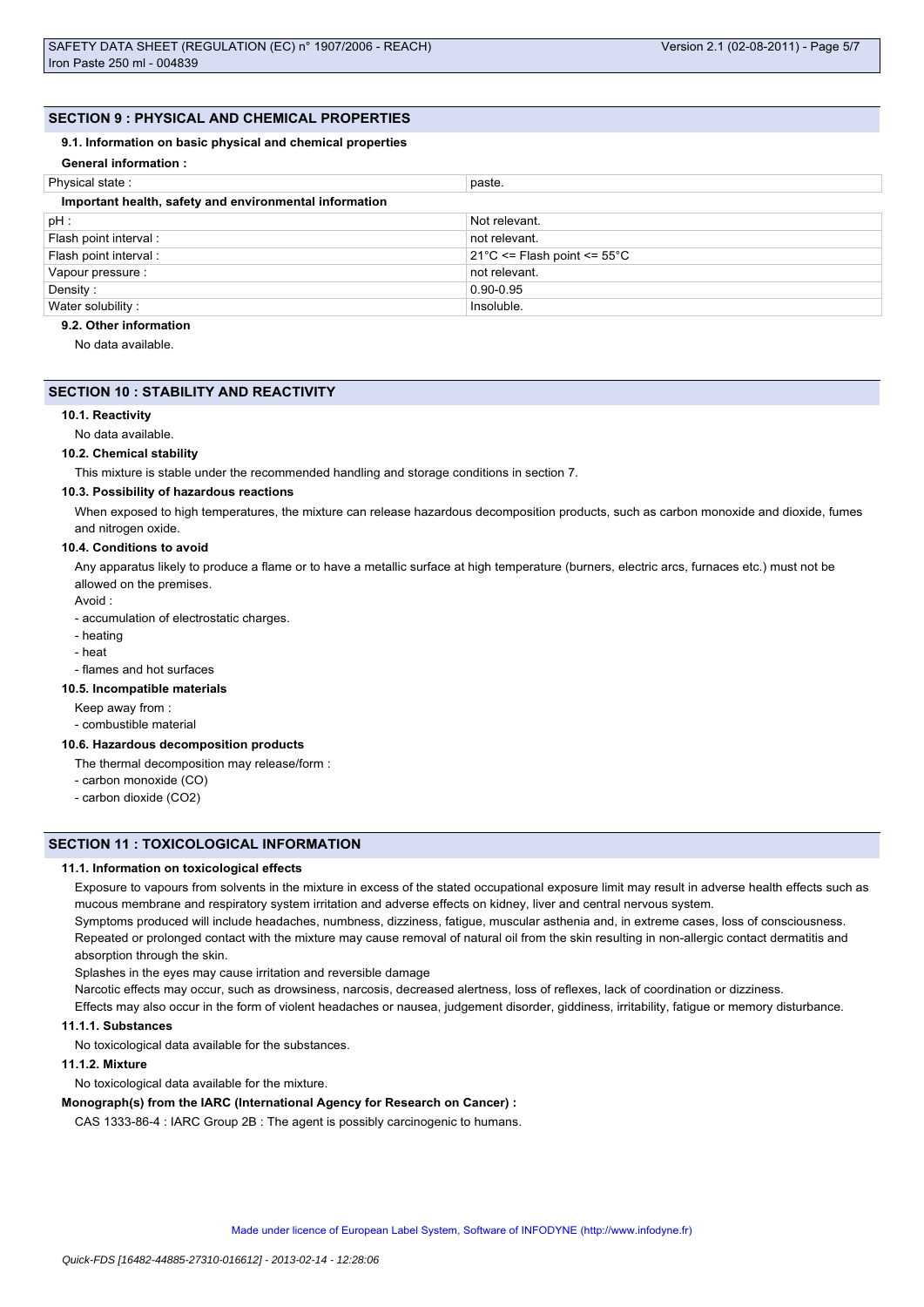# **SECTION 12 : ECOLOGICAL INFORMATION**

## **12.1. Toxicity**

#### **12.1.1. Substances**

No aquatic toxicity data available for the substances.

## **12.1.2. Mixtures**

No aquatic toxicity data available for the mixture.

**12.2. Persistence and degradability**

No data available.

**12.3. Bioaccumulative potential**

No data available.

**12.4. Mobility in soil**

No data available.

**12.5. Results of PBT and vPvB assessment**

No data available.

## **12.6. Other adverse effects**

No data available.

## **SECTION 13 : DISPOSAL CONSIDERATIONS**

Proper waste management of the mixture and/or its container must be determined in accordance with Directive 2008/98/EC.

#### **13.1. Waste treatment methods**

Do not pour into drains or waterways.

#### **Waste :**

Waste management is carried out without endangering human health, without harming the environment and, in particular without risk to water, air, soil, plants or animals.

Recycle or dispose of waste in compliance with current legislation, preferably via a certified collector or company.

Do not contaminate the ground or water with waste, do not dispose of waste into the environment.

## **Soiled packaging :**

Empty container completely. Keep label(s) on container.

Give to a certified disposal contractor.

# **SECTION 14 : TRANSPORT INFORMATION**

Transport product in compliance with provisions of the ADR for road, RID for rail, IMDG for sea and ICAO/IATA for air transport (ADR 2011 -IMDG 2010 - ICAO/IATA 2011).

- Classification :



UN3175=SOLIDS or mixtures of solids (such as preparations and wastes) CONTAINING FLAMMABLE LIQUID, N.O.S. having a flash-point up to 60 °C

| <b>ADR/RID</b> | Class | Code                     | Pack gr.     | Label    | Ident.           | LQ                       | Provis.        | EQ             | Cat.           | Tunnel |
|----------------|-------|--------------------------|--------------|----------|------------------|--------------------------|----------------|----------------|----------------|--------|
|                | 4.1   | F <sub>1</sub>           | Ш            | 4.1      | 40               | $1$ kg                   | 216 274        | E <sub>2</sub> | 2              | ᄃ      |
| <b>IMDG</b>    | Class | 2°Label                  | Pack gr.     | LQ       | <b>EMS</b>       | Provis.                  | EQ             |                |                |        |
|                | 4.1   | $\overline{\phantom{0}}$ | Ш            | 1 kg     | $F-A.S-I$        | 216 274                  | E <sub>2</sub> |                |                |        |
| <b>IATA</b>    | Class | 2°Label                  | Pack gr.     | Passager | Passager         | Cargo                    | Cargo          | note           | EQ             |        |
|                | 4.1   | $\overline{\phantom{0}}$ | $\mathbf{I}$ | 445      | 15 <sub>kg</sub> | 448                      | 50 kg          | A46            | E <sub>2</sub> |        |
|                | 4.1   | $\overline{\phantom{a}}$ | $\mathsf{I}$ | Y441     | $5$ kg           | $\overline{\phantom{0}}$ |                | A46            | E <sub>2</sub> |        |

## **SECTION 15 : REGULATORY INFORMATION**

**15.1. Safety, health and environmental regulations/legislation specific for the substance or mixture**

**- Particular provisions :**

No data available.

**15.2. Chemical safety assessment**

No data available.